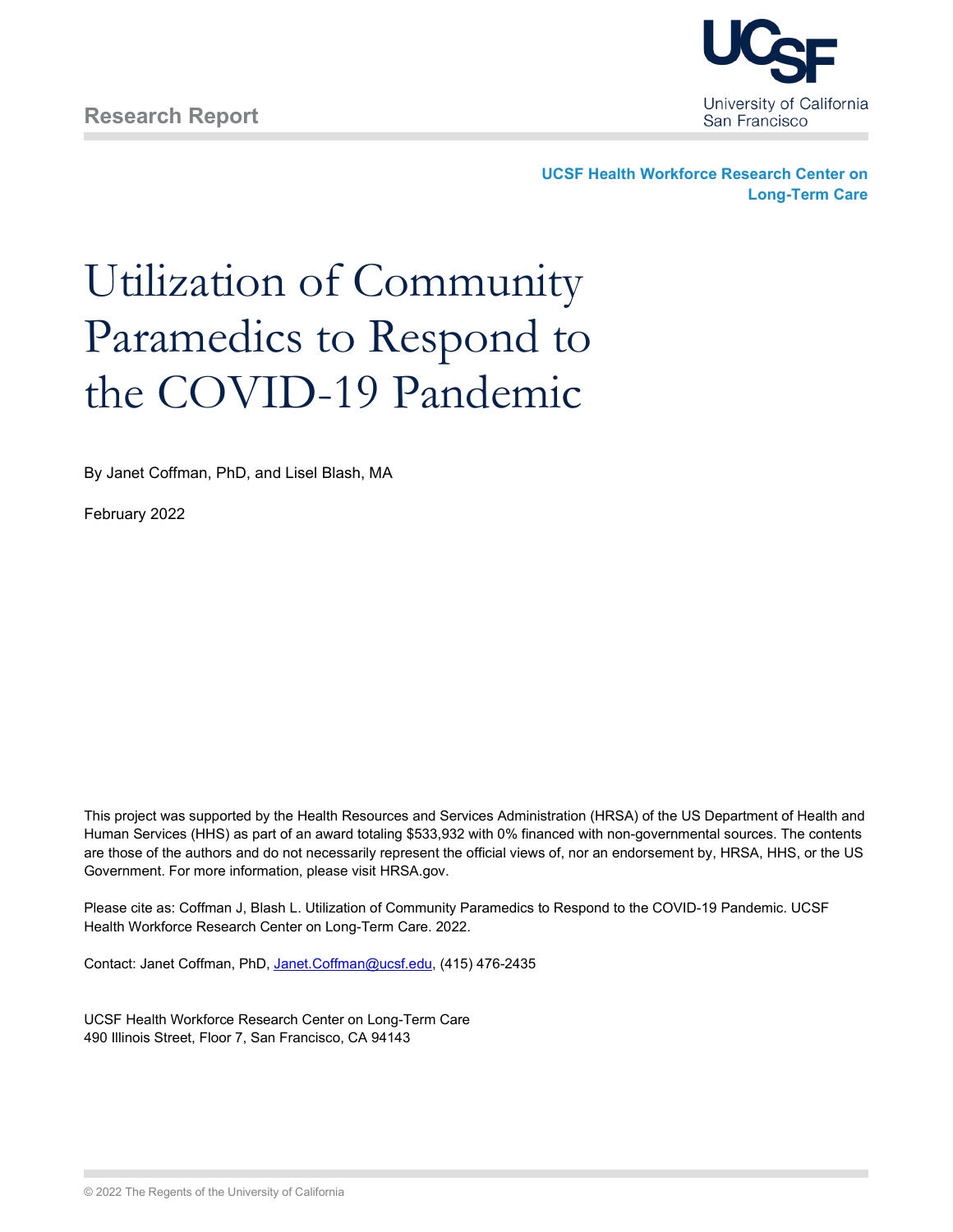# Contents

 $\overline{\phantom{a}}$ 

| <b>Executive Summary</b>                           | 3 |
|----------------------------------------------------|---|
| <b>Methods</b>                                     | 3 |
| Results                                            | 3 |
| Conclusions                                        | 3 |
| <b>Background</b>                                  | 4 |
| <b>Methods</b>                                     | 4 |
| <b>Results</b>                                     | 5 |
| Testing for COVID-19                               | 5 |
| Staffing COVID-19 Isolation and Quarantine Sites 6 |   |

| Caring for COVID-19 Patients in Their Homes                   | 6 |
|---------------------------------------------------------------|---|
| In-home Care for Other Conditions to High-Risk<br>Populations |   |
| <b>Conclusions</b>                                            | 8 |
| <b>Policy Implications &amp; Recommendations</b>              | 8 |
| Limitations                                                   | 9 |
|                                                               |   |
| <b>References</b>                                             |   |

**COL**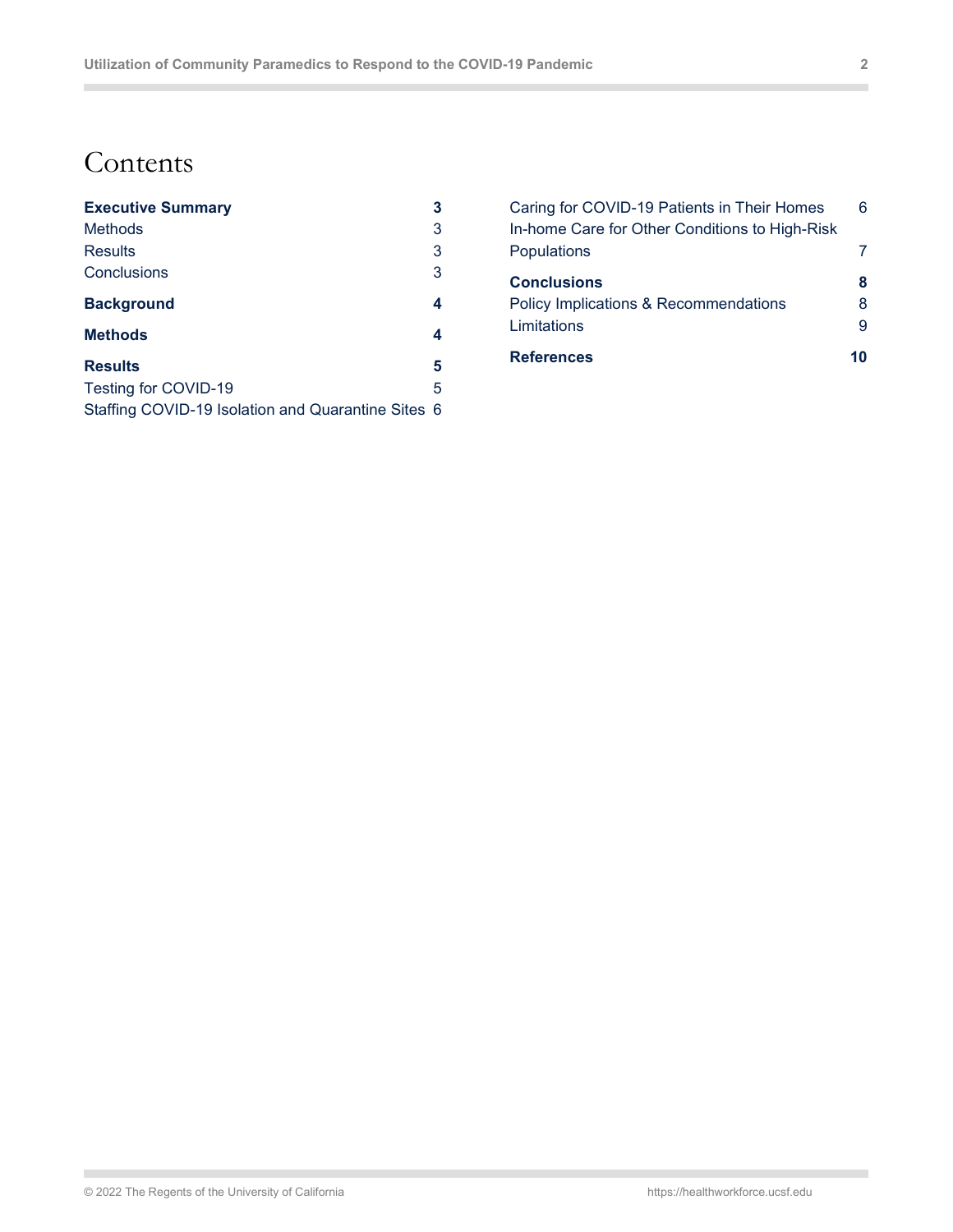# <span id="page-2-0"></span>**Executive Summary**

The COVID-19 pandemic has prompted many health care organizations in the United States to expand the range of places in which they provide care, the modalities by which they provide it, and the manner in which health professionals are utilized. Some health systems and emergency medical services agencies are leveraging the versatility and experience of community paramedics to meet needs for COVID-19 testing, care, and vaccination. This report describes models of community paramedic practice that communities across the country have utilized during the pandemic and discusses changes in law and regulation that would facilitate more widespread adoption of these models.

#### <span id="page-2-1"></span>**Methods**

The authors searched databases of peer-reviewed literature, trade publications, and media reports, as well the websites of organizations that advocate for community paramedicine, to identify literature published from March 2020 through October 2021. Due to the emergent nature of the pandemic, few peer-reviewed studies of the use of community paramedics to meet COVID-19 needs were identified.

#### <span id="page-2-2"></span>**Results**

Communities across the United States have utilized community paramedics to provide a wide range of services related to the COVID-19 pandemic, including:

- Administering tests
- Staffing quarantine and isolation sites
- Monitoring and caring for patients in their homes
- Providing vaccinations to homebound persons

#### <span id="page-2-3"></span>**Conclusions**

The findings of this report highlight the potential of community paramedics to address a variety of needs associated with the COVID-19 pandemic. Maximizing community paramedics' ability to meet these needs will require changes to state laws and regulations that limit their scope of practice and the settings in which they can practice. Laws that require commercial health plans and Medicaid to reimburse emergency medical services agencies (EMS) for community paramedicine services need be enacted, and federal laws governing Medicare reimbursement changed.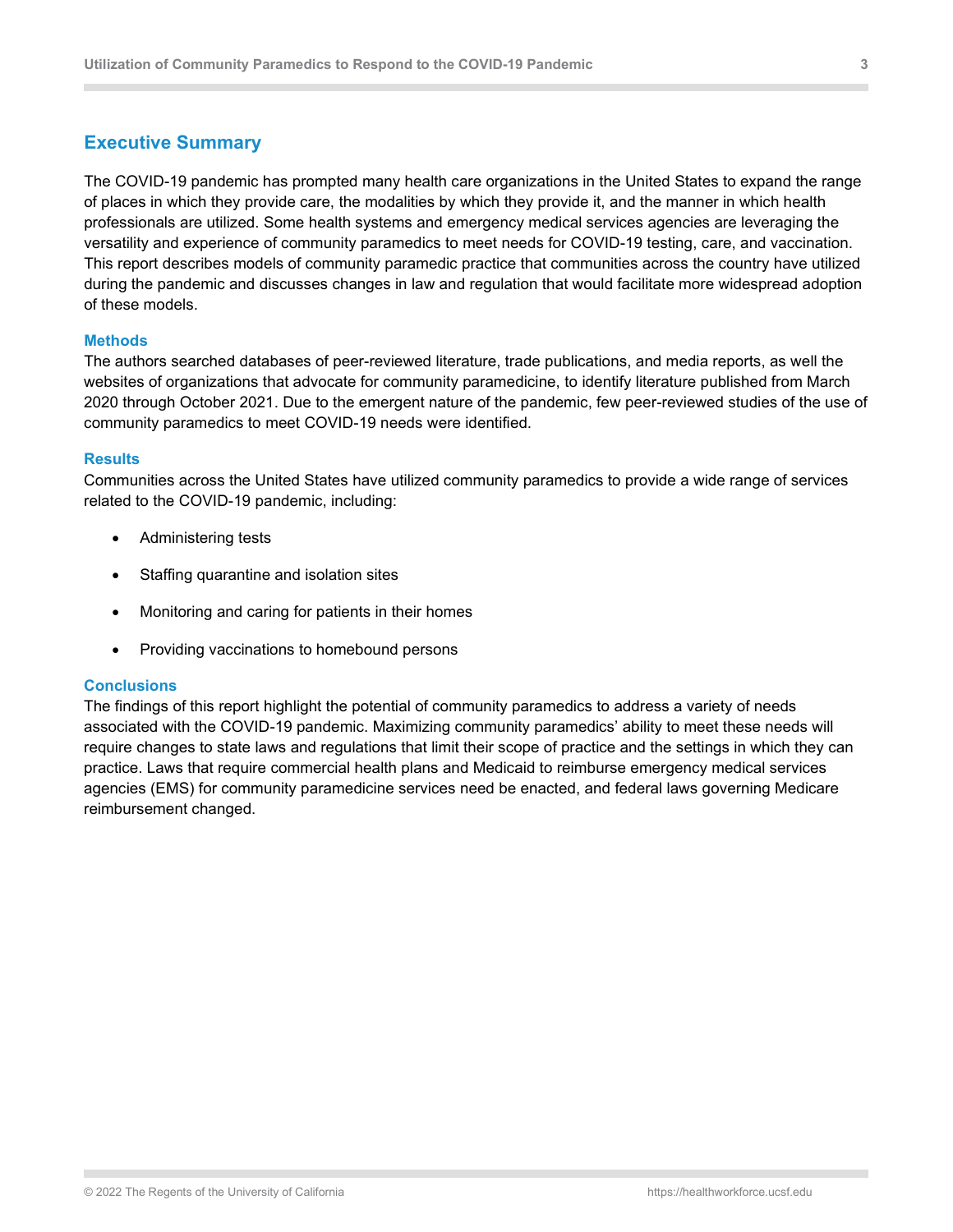# <span id="page-3-0"></span>**Background**

Nearly two years after the first case of COVID-19 was detected in the United States, the COVID-19 pandemic continues to create challenges for the country's health care system. Despite substantial progress on vaccination, the highly contagious Delta and Omicron variants have led to surges in cases in many parts of the country. $^{1,2,3}$ Although the Omicron variant appears less likely to result in severe illness, particularly among persons who are vaccinated, cases are rising rapidly as people congregate indoors to celebrate the holidays at the end of 2021. The Centers for Disease Control and Prevention has recommended booster shots for all adults and authorized them for adolescents age 16 to 17 years to maintain protection against severe COVID-19 infection. 4

The ongoing crisis prompts questions about what more can be done to speed the pace of vaccination, maintain testing, and reduce demand for inpatient care. To meet these needs, many health care organizations are expanding the range of places in which they provide care and the modalities by which they provide it. Some are also deploying their health care workforce in innovative ways, such those health care systems and emergency medical services (EMS) agencies that have utilized community paramedics as part of their COVID-19 response strategy.

A relatively new occupation, community paramedics complete additional training beyond the requirements for licensure and provide services that differ from those that paramedics have traditionally provided (i.e., responding to 911 calls and treating patients at the scene or en route to an emergency department). <sup>5</sup> Services provided by community paramedicine programs include follow-up care after hospital discharge, care coordination for frequent users of emergency medical services, health education, immunization, and transportation to sites other than emergency departments (EDs), such as outpatient behavioral health services providers.<sup>6,7,8</sup> Community paramedicine programs have been developed in response to local needs and collaborate closely with local health and social services systems. They are overseen by primary care physicians or emergency medicine physicians.

An assessment of state community paramedicine laws conducted in 2019 found that 23 states had passed laws regulating community paramedicine programs, establishing community paramedicine pilot programs, or authorizing emergency medical personnel to provide non-emergency services.9 Additional states had local community paramedicine programs that are not explicitly authorized under state law.

Community paramedics bring a unique combination of skills to the COVID-19 pandemic. Like all paramedics, they are trained to rapidly assess patients' conditions, enabling them to quickly distinguish patients who need immediate transport to an ED from those who can be managed at home or in other settings. They are accustomed to providing care to people from all walks of life. Their additional training is tailored to meet the specific needs of the populations they serve.<sup>5</sup> And they are often trained to adopt a public health mindset that encourages them to help address behavioral health and social needs as well as medical needs.

This report describes the roles that community paramedics have played in COVID-19 response across the United States and offers policy recommendations for maximizing their contributions.

## <span id="page-3-1"></span>**Methods**

The authors searched databases of peer-reviewed literature, trade publications and media reports, as well the websites of organizations that advocate for community paramedicine. The search spanned the time period from March 2020 through October 2021. Due to the emergent nature of the pandemic, few peer-reviewed studies of the use of community paramedics to meet COVID-19 needs were identified.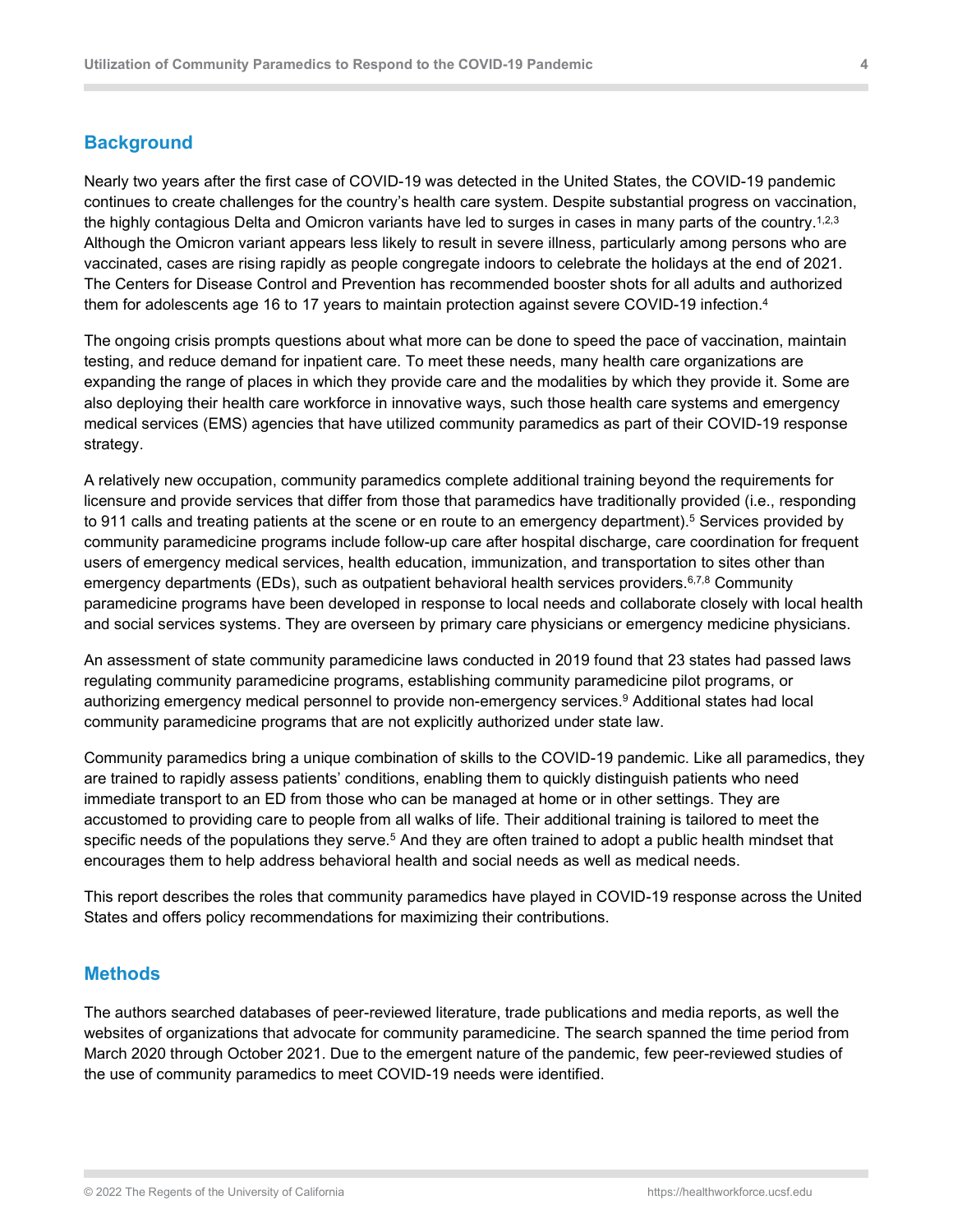# <span id="page-4-0"></span>**Results**

A review of trade publications and media reports identified four types of services that community paramedics are providing in response to the COVID-19 pandemic:

- Testing
- Staffing quarantine and isolation sites
- Monitoring and caring for patients in their homes
- Providing vaccinations to homebound persons

Examples of each of these types of services are discussed below.

#### <span id="page-4-1"></span>**Testing for COVID-19**

Community paramedicine programs across the United States have collaborated with public health officials to carry out COVID-19 testing. These efforts focus primarily on testing people who would have difficulty accessing mass testing sites or sites operated by health care facilities.

Several jurisdictions have deployed community paramedics to perform COVID-19 tests in the home, enabling homebound individuals to obtain COVID-19 testing without the risks associated with leaving home to obtain testing. In Dane County, Wisconsin, public health officials have partnered with community paramedics employed by the City of Madison Fire Department to perform COVID-19 testing and contact tracing in nursing homes and congregant living facilities with suspected outbreaks.10 The goal of this intervention is to rapidly identify persons with COVID-19 and to quarantine and isolate them and their close contacts. private In Harlingen, Texas, community paramedics are dispatched when people with COVID-19 symptoms call 911.11 In Bella Vista, Arkansas, community paramedics collaborate with a multi-specialty medical group that prescreens patients via telehealth visits.12

Other jurisdictions have focused on utilizing community paramedics to provide COVID-19 testing to high-risk populations in the community. In Hennepin County, Minnesota, community paramedics have partnered with nurses from the Minnesota Visiting Nurse Association to provide testing at homeless shelters and public housing sites.<sup>13</sup> In the City and County of San Francisco, California, community paramedics employed by the San Francisco Fire Department work with nurse practitioners from the Department of Public Health's Street Medicine Team to test people experiencing homelessness for COVID-19, as well as those staying at shelter-in-place and quarantine sites across the city.14 To locate people and persuade them to be tested and quarantine, these community paramedics leverage relationships developed through a program for frequent users of emergency services, which provide them with knowledge of the places in San Francisco where homeless people congregate and fostering trust.

<span id="page-4-2"></span>In the Charlotte metropolitan area of North and South Carolina, Atrium Health, a large, multi-hospital system, has utilized community paramedics to provide screening and drive-through testing for COVID-19.15 The community paramedics initially staffed a single remote site providing COVID-19 tests to symptomatic employees of the health system. The number of sites was rapidly expanded to six, operating seven days per week and serving the general public. A roving test site was subsequently deployed to improve the availability of testing in underserved communities.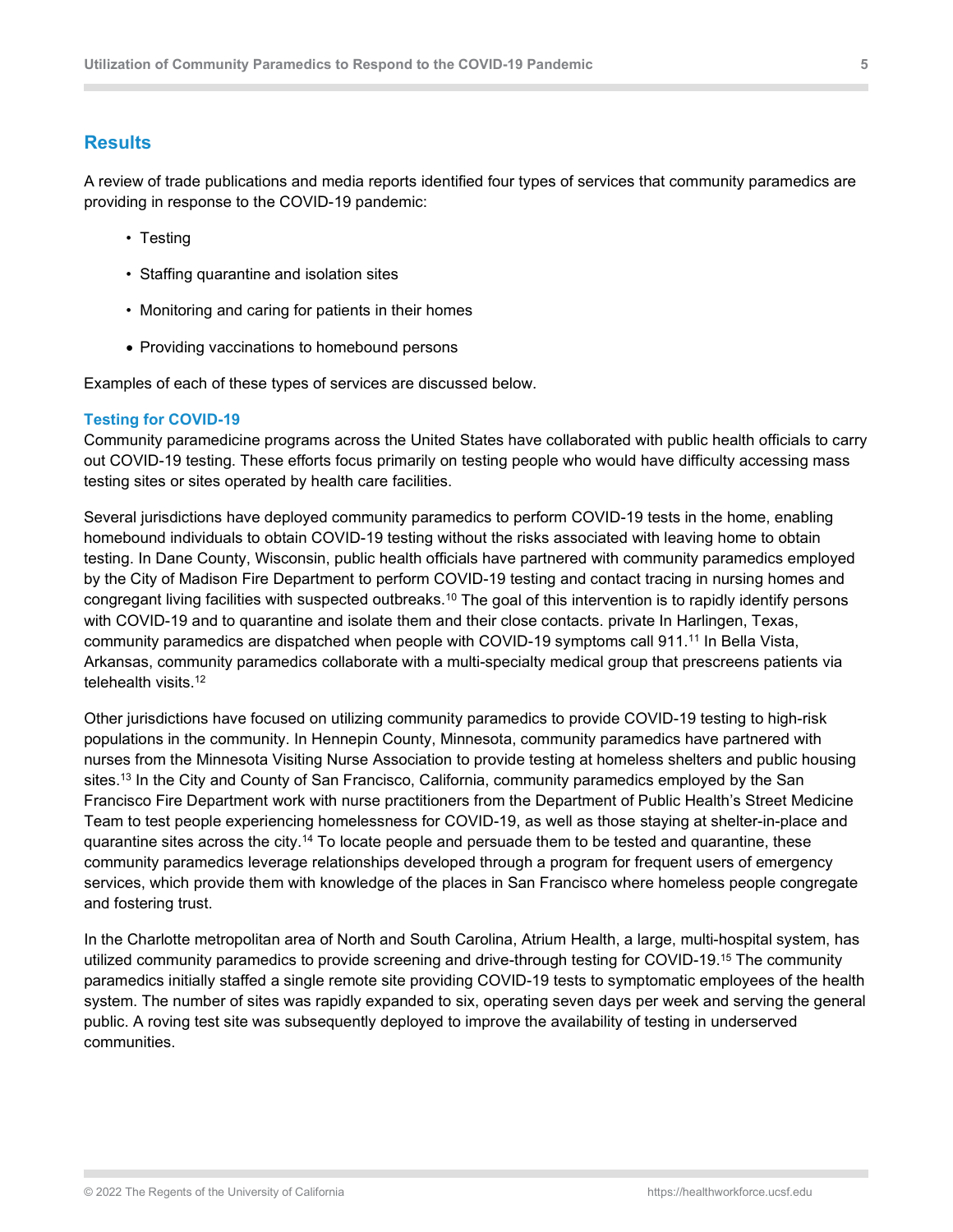#### **Staffing COVID-19 Isolation and Quarantine Sites**

San Francisco, California, also utilized community paramedics to staff a COVID-19 isolation and quarantine site. In May 2020, a person experiencing homelessness who had recently been a patient at the city's sobering center tested positive for COVID-19.[1](#page-5-1) Before anyone knew that the person had COVID-19, they had exposed 17 other people at the sobering center to the virus. These people subsequently left the sobering center and interacted with others on the streets, in stores, and in health care facilities across the city.

Community paramedics were charged with finding these people and convincing them to enter a quarantine site staffed by community paramedics and other health professionals. At the quarantine site, community paramedics monitored clients for symptoms of COVID-19 or alcohol withdrawal, managed behavioral outbursts, and negotiated with those who attempted to leave before completing their quarantine period. As clients' physical and behavioral health stabilized, community paramedics worked with them to set goals and helped them identify resources for primary care, substance use disorder treatment, and housing.14

#### <span id="page-5-0"></span>**Caring for COVID-19 Patients in Their Homes**

Community paramedics have also provided in-home care to people with COVID-19. In some communities, these services are provided in person, while in others they are provided via telehealth. These in-home services are similar to those provided by many community paramedic programs to people who have recently been discharged from a hospital or whose physicians believe they need assistance to continue living independently, and include monitoring symptoms, reviewing treatment plans, performing medication reconciliation, scheduling follow-up visits, identifying psychosocial needs, and connecting people with services to address those needs. $^{\rm 5}$ 

For example, Indianapolis, Indiana's Emergency Medical Services agency has increased the number of employees working in its community paramedic program from one to three paramedics to provide follow-up care to people with COVID-19 whose condition does not warrant hospitalization. In addition to monitoring COVID-19 symptoms, these community paramedics check with patients to ensure that they have food, water, and adequate supplies of their medications.<sup>16</sup>

Other examples include the community paramedic program operated by Regions Hospital in St. Paul, Minnesota, which published a case study about the provision of in-home care to a medically complex patient with COVID-19 following hospital discharge.17 In this instance, the community paramedic made three visits to the patient's home. Due to the patient's deteriorating condition, the community paramedic conducted a telehealth call on the third visit with the physician overseeing the community paramedic program. The two persuaded the patient to return to the hospital, where she received additional treatment and was subsequently released with supplemental oxygen. In this case, the home visits provided a means for monitoring the patient's condition more closely, which facilitated a rapid response when it became apparent that the patient needed additional inpatient care.

Community paramedics who work for St. Peter's Health in Helena, Montana, also visit COVID-19 patients in their homes to draw blood and monitor their symptoms. Much like the experience at Regions Hospital, community paramedics from St. Peters reported that some of the patients they visited needed immediate medical care. Depending on the severity of the patient's condition, community paramedics either called 911 for ambulance transport or advised family members to transport the patient to an emergency department. $^{\rm 18}$ 

A community paramedic program in Merrill, Wisconsin, operated by the Merrill Fire Department, provides a fourth example of in-home care for people with COVID-19. This program, established in 2018 to provide home visits to people discharged from the hospital with chronic obstructive pulmonary disease, congestive heart failure, or

<span id="page-5-1"></span> $1$  The sobering center is staffed by registered nurses and provides a safe alternative to the city's busy emergency departments for intoxicated people who need a place to recover. For further information about the sobering center, see Smith-Bernardin SM, Kennel M, Yeh C. EMS can safely transport intoxicated patients to a sobering center as an alternate destination. *Annals of Emergency Medicine*. 2019;74(1):112-118.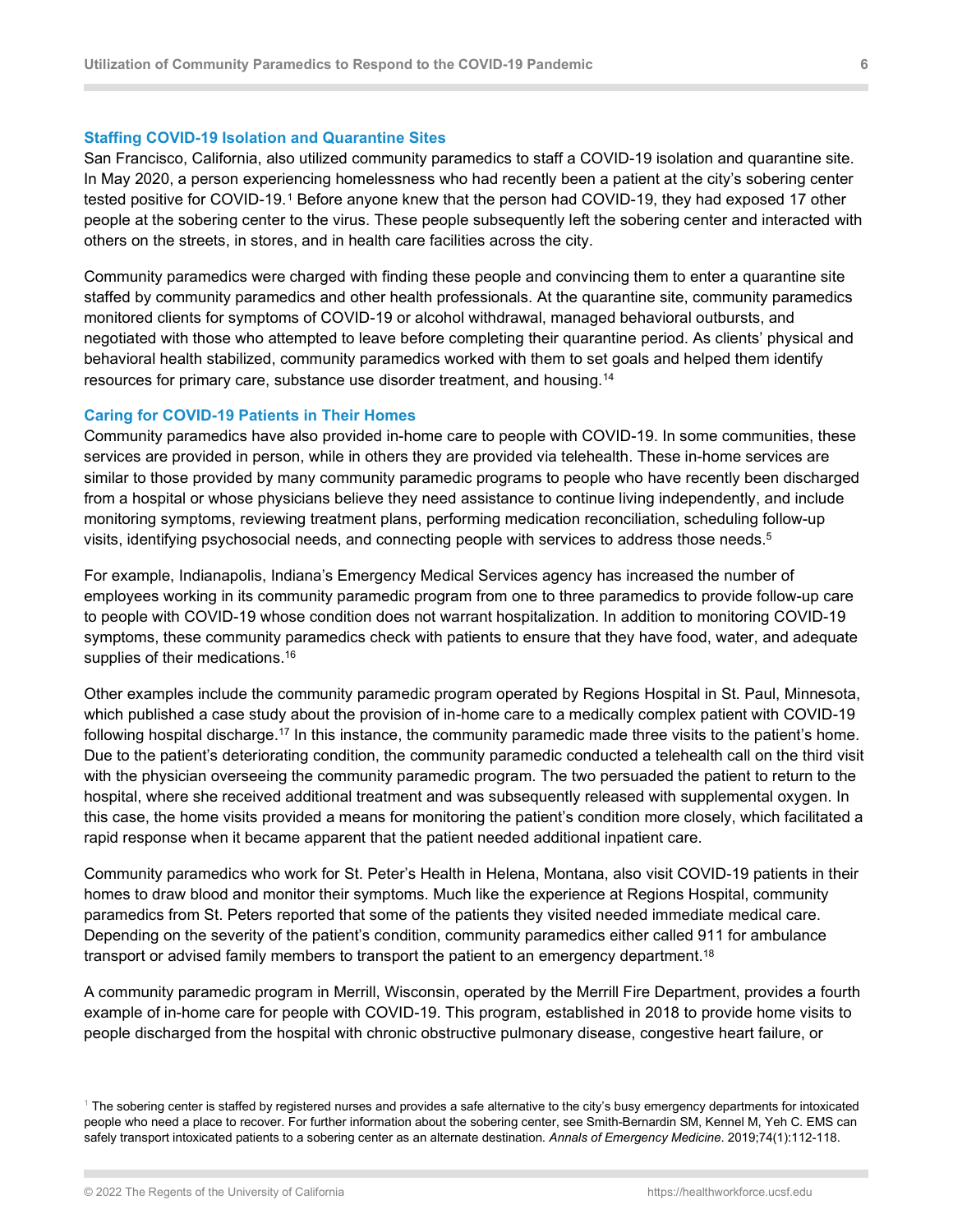pneumonia, began providing home visits to people with COVID-19 in December 2020. At that time, hospitals in Wisconsin were nearing capacity and leaders of the local hospital, Ascension Good Samaritan Hospital, were seeking alternatives to hospitalization for COVID-19 patients with lower acuity. Leaders of emergency medical services at the hospital and fire department collaborated to develop protocols and train community paramedics on discharge instructions for people with COVID-19, use of equipment to monitor their condition, and decontamination procedures. People with COVID-19 who had insurance coverage for home health services were referred to home health agencies; those who did not were referred to the community paramedicine program.<sup>19</sup>

Some community paramedic programs monitor patients in their homes via telehealth. The Palm Beach County Fire Rescue's Mobile Integrated Health Program in Florida has used telehealth to provide in-home care to people under age 50 with COVID-19 symptoms and have no preexisting conditions. Screening to determine eligibility for the program takes place during the 911 call. Community paramedics then use an automated telehealth application to monitor eligible people via telephone for 14 days, following up with those who report symptoms that warrant medical attention. The program also incorporates conversations with a medical social worker, who screens patients for psychosocial needs, such as mental health needs, substance use disorder, food insufficiency, and housing and employment challenges, then assists them in addressing these challenges.<sup>20</sup>

#### <span id="page-6-0"></span>**In-home Care for Other Conditions to High-Risk Populations**

Some community paramedic programs have expanded existing home visiting programs to reduce the need for people at high risk for COVID-19 to come to health care facilities for care. The community paramedic program of M Health Fairview, an integrated health system that serves the Minneapolis-St. Paul metropolitan area, utilizes data from the Minnesota Department of Health to identify people at elevated risk for contracting COVID-19 or having a more severe infection if they contract the disease. The program's community paramedics visit patients in their homes to assess their health, educate them about COVID-19 safety, and provide influenza vaccinations. They can also arrange telehealth visits with other providers for patients who are not able to access telehealth on their own.21

#### **Vaccination for COVID-19**

In some jurisdictions, community paramedics are contributing to vaccination efforts by providing in-home vaccinations to people who would have difficulty traveling to a health care facility or mass vaccination site. In Cabarrus and Stanly Counties in North Carolina, community paramedics have provided in-home vaccination to people who lack transportation. 22,23 In Cabarrus County, the community paramedics are affiliated with Atrium Health, mentioned previously for its use of community paramedics to provide COVID-19 testing. Prior to providing vaccinations, these community paramedics received specialized training in vaccine storage and distribution.

Community paramedics have vaccinated homebound people in several communities in Florida as part of a statewide initiative.<sup>24,25,26</sup> Other examples of community paramedic programs that have offered vaccinations to people who are homebound or have limited mobility include the Crawfordsville, Indiana, Fire Department, the Pittsford, New York, Volunteer Ambulance service, and the Dayton, Ohio, Fire Department.<sup>27,28,29</sup>

Many other jurisdictions are utilizing paramedics who may not be trained as community paramedics to provide inhome vaccinations.<sup>30</sup> These paramedics are providing valuable services, but community paramedics offer several additional assets. Community paramedics are accustomed to making scheduled visits to homes and are often trained to assess a person's home environment and their psycho-social needs in addition to their physical needs. They are also knowledgeable about community resources. In the case of Crawfordsville, Indiana, community paramedics leveraged their knowledge of the community to obtain the names and contact information for homebound persons from the local library and Meals on Wheels program, enabling them to reach people who might not otherwise have known that they could be vaccinated in their homes. 27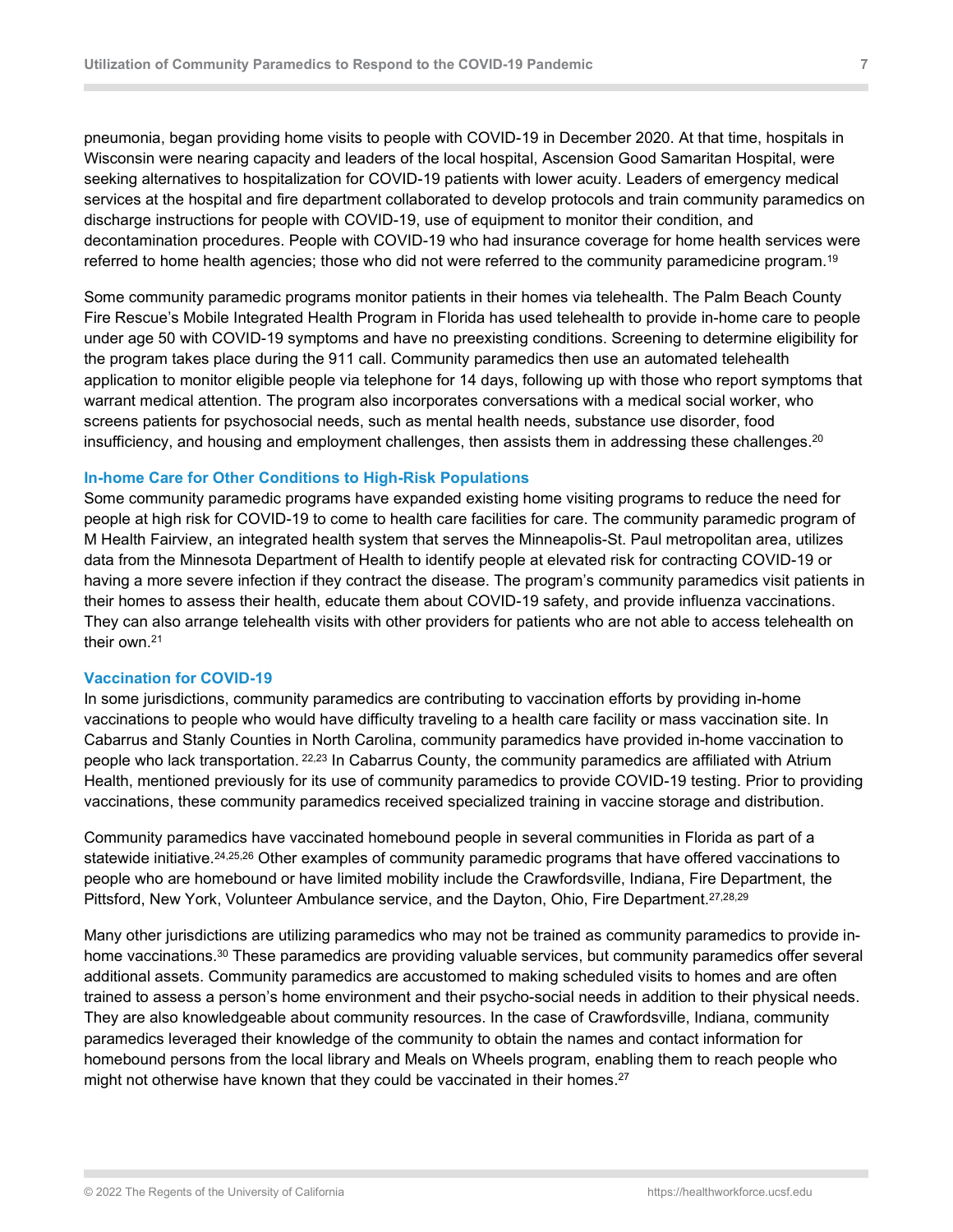# <span id="page-7-0"></span>**Challenges**

There are several challenges to maximizing the contributions of community paramedics to COVID-19 response. First, state laws regarding community paramedicine vary widely. In 2019, only 17 states had legislation that authorized deployment of paramedics statewide and only six states had statewide pilot programs.<sup>9</sup> In some states that have not enacted legislation, local EMS agencies have discretion to determine the scope of practice of paramedics, but other states' laws specifically limit the settings in which paramedics can practice and/or the services they can provide. Restrictions on scope of practice and setting may prevent EMS agencies in these states from utilizing community paramedics to provide in-home testing, vaccination, or treatment for COVID-19, unless state governments have issued emergency declarations that waive these restrictions.

Second, most community paramedicine programs do not have stable funding from health insurers. In 2019, only 16 states required commercial health insurers to cover services provided by community paramedics and only 7 states required their Medicaid programs to cover community paramedicine.<sup>9</sup> Many programs rely on funding from philanthropic foundations and health care systems. A few are funded through research grants. For example, Montana's Department of Public Health and Human Services is funding community paramedicine programs through a combination of grants from the federal government and the Montana Healthcare Foundation.18 Lack of reimbursement is a major reason why a national survey conducted by the National Association of Emergency Medical Technicians (NAEMT) found that only 13 percent of the 435 EMS agencies that responded had utilized community paramedics to meet patient care needs during the pandemic. Only one third of these agencies were reimbursed for their services.<sup>31</sup>

Third, some EMS agencies are struggling to meet demand for emergency response services and may not be able to expand the services that their community paramedics provide. Many EMS agencies are having difficulty recruiting and retaining staff.<sup>32,33</sup> In addition, paramedics who work for some EMS agencies are spending large amounts of time waiting in EDs to transfer responsibility for their patients to ED clinicians or driving patients to hospitals in distant communities.<sup>32,34</sup> Expanding community paramedic services to include COVID-19 services may not be feasible for these EMS agencies.

## <span id="page-7-1"></span>**Limitations**

This study has several limitations. First, the authors relied on published reports about activities of community paramedicine programs. Additional community paramedicine programs may provide COVID-19 services. The authors also did not attempt to contact the community paramedicine programs to obtain further information about these services.

Second, the authors did not identify any studies regarding health outcomes associated with the provision of COVID-19 services by community paramedics. However, given what is known about the efficacy of COVID-19 testing, it is likely that community paramedics who performed tests helped to constrain the virus' spread by facilitating the identification of cases in their communities. Similarly, community paramedics who provided inhome vaccinations likely reduced transmission and increased the number of people protected from severe illness. The provision of in-home care by community paramedics also probably improved health outcomes for the patients served and may have indirectly affected outcomes for other people with COVID-19 by reducing demand for ED and inpatient care.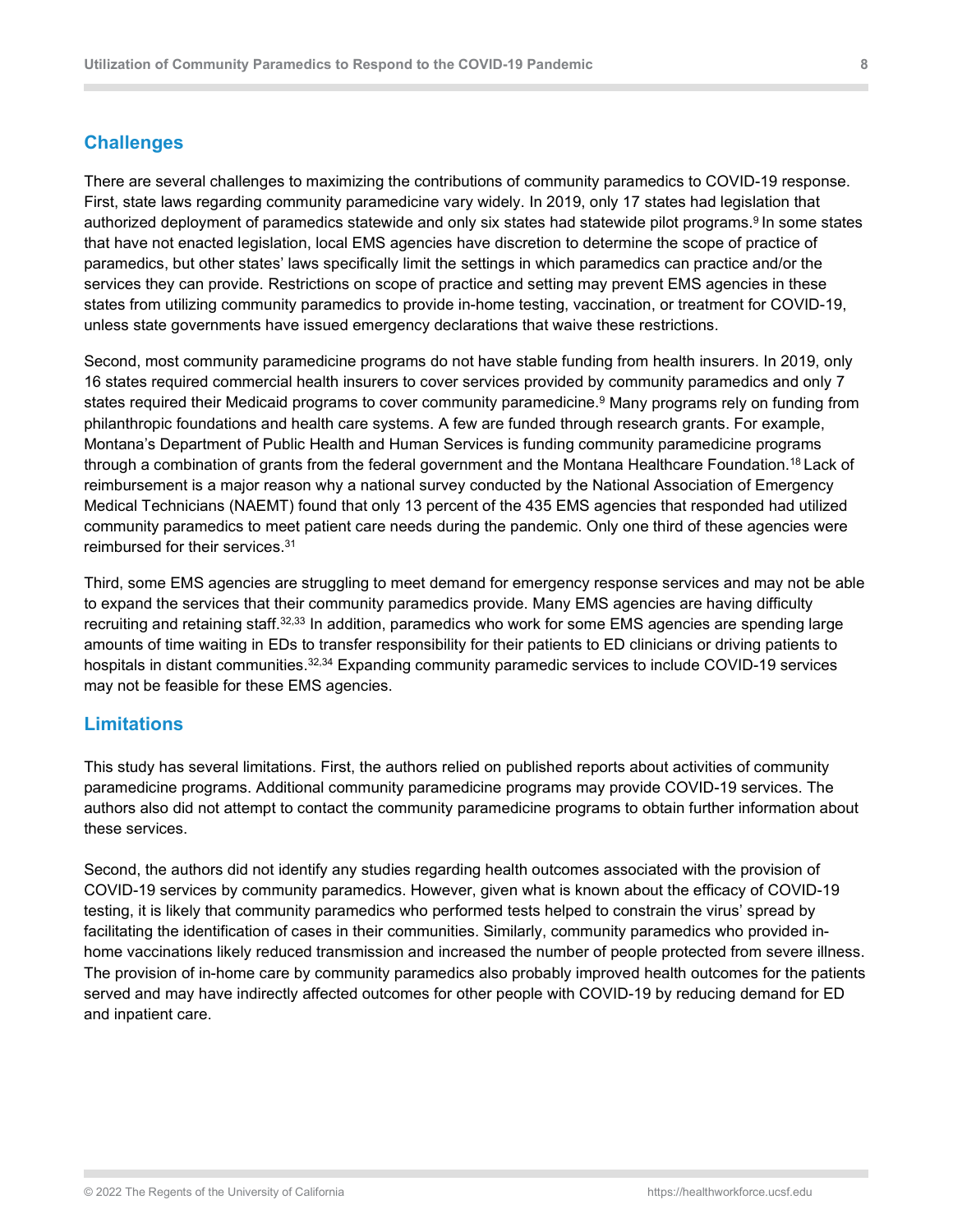# **Conclusions**

Jurisdictions across the United States are utilizing the unique skill sets of community paramedics to address the COVID-19 pandemic. Multiple states are experiencing surges of cases due to the highly contagious Omicron variant. In some communities, hospitals are overwhelmed by the increase in hospitalizations, especially among unvaccinated persons, and by staffing shortages. Due to these circumstances, more jurisdictions with community paramedicine programs may want to consider following the examples laid out in this report.

#### <span id="page-8-0"></span>**Policy Implications & Recommendations**

The findings from this review suggest that community paramedics can play valuable roles in the response to the COVID-19 pandemic and to future public health emergencies. Further research is needed to better assess the extent of their contributions to COVID-19 response across the United States and the outcomes of the services they have provided. For example, a follow-up study to the NAEMT survey could be conducted to identify the range of COVID-19 services provided by community paramedics employed by EMS agencies. Findings from such a study could generate estimates of the extent to which community paramedics furnished each of the three major types of COVID-19 services (i.e., testing, care, and vaccination).

Retrospective studies should also be conducted to assess the outcomes associated with provision of in-home care for COVID-19 by community paramedics. Such studies could be carried out at the patient level to compare people with similarly severe cases of COVID-19 who have received in-home care from community paramedics versus care from other health professionals, or to compare in-person care provided by community paramedics to telehealth services provided by community paramedics or other professionals. Retrospective studies could also be conducted at the hospital or community level to compare rates of hospitalization and re-hospitalization for COVID-19, as well as measures of ED and hospital overcrowding, such as rates of diversion of patients to other EDs, length of time for ambulance crews to transfer care to ED staff, and length of time patients are "boarded" in an ED while waiting for an inpatient bed.

To fully realize community paramedics' potential, some states will need to change laws that restrict the settings in which they are authorized to practice and the scope of services they are authorized to provide. States will also need to pass laws that require commercial insurers and Medicaid to reimburse EMS agencies for COVID-19 services furnished by community paramedics. In addition, the federal government will need to authorize the Medicare program to reimburse for these services. Medicare's new Emergency Triage, Treat, and Transport (ET3) program may improve the ability of EDs to cope with surges in COVID-19 patients by enabling EMS providers to obtain reimbursement for transporting Medicare beneficiaries to other types of health care facilities, but does not authorize reimbursement for COVID-19 testing, treatment, or vaccination. Such changes in state and federal policy would enhance the ability of community paramedics to contribute to ongoing efforts to mitigate the COVID-19 pandemic.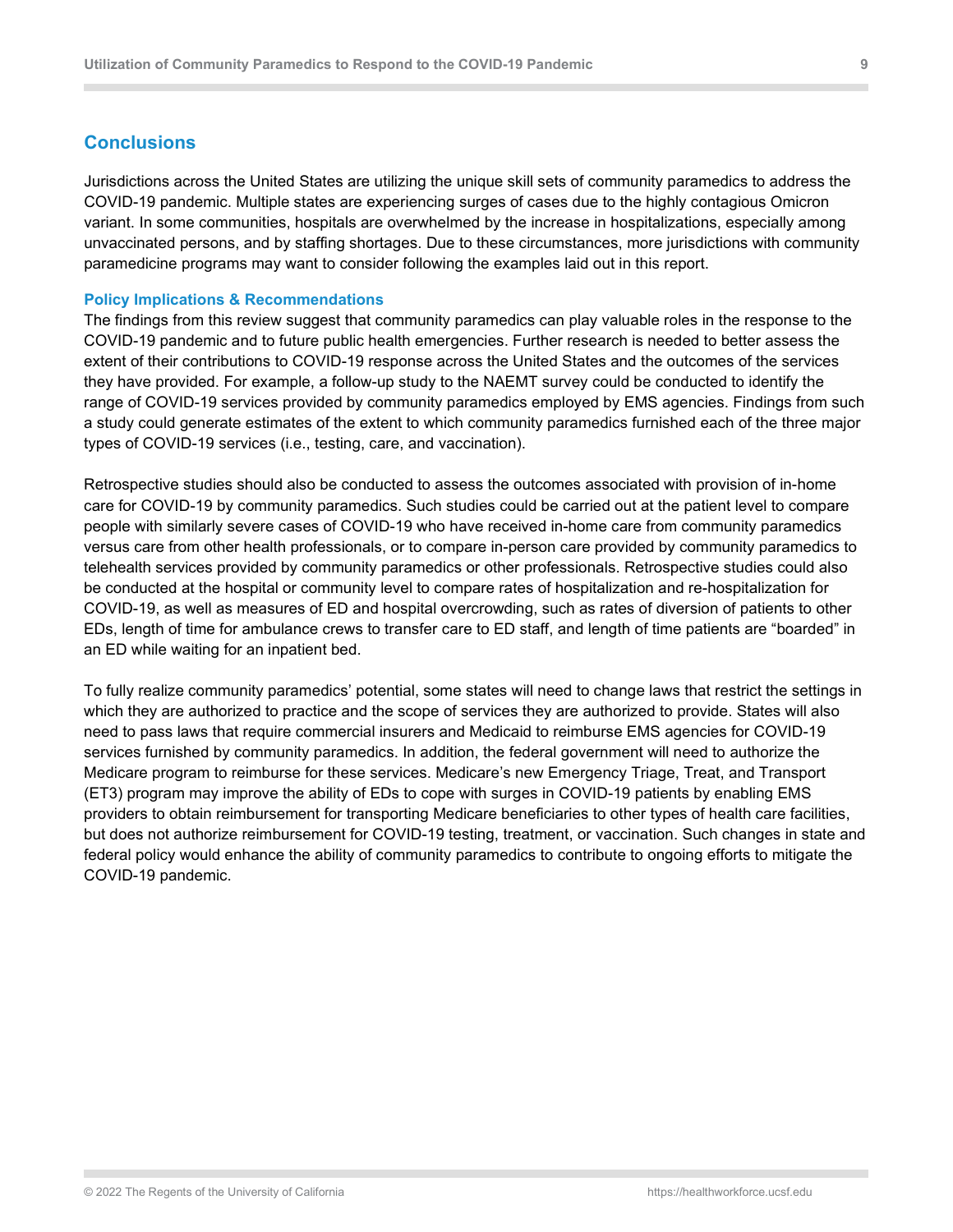#### <span id="page-9-0"></span>**References**

- 1 Daley J. Colorado hospitals in 'critical condition' as state weathers another surge. *Kaiser Health News* December 15, 2021. Accessed December 31, 2021.<https://khn.org/news/article/colorado-hospitals-critical-covid-surge/>
- 2 Elamroussi A. Omicron surge is 'unlike anything we've ever seen,' expert says. *CNN.* December 30, 2021. Accessed December 31, 2021[. https://www.cnn.com/2021/12/30/health/us-coronavirus-thursday/index.html](https://www.cnn.com/2021/12/30/health/us-coronavirus-thursday/index.html)
- 3 Lovelace B, Murphy J, Hersher M. Six states account for more than half of the country's recent Covid hospitalizations. *NBC News.* December 7, 2021. Accessed December 31, 2021[. https://www.nbcnews.com/health/health-news/6-states-account](https://www.nbcnews.com/health/health-news/6-states-account-half-countrys-recent-covid-hospitalizations-rcna7776)[half-countrys-recent-covid-hospitalizations-rcna7776](https://www.nbcnews.com/health/health-news/6-states-account-half-countrys-recent-covid-hospitalizations-rcna7776)
- 4 Centers for Disease Control and Prevention. COVID-19 Vaccine Booster Shots. December 28, 2021. Accessed December 31, 2021[. https://www.cdc.gov/coronavirus/2019-ncov/vaccines/booster-shot.html](https://www.cdc.gov/coronavirus/2019-ncov/vaccines/booster-shot.html)
- 5 Kizer KW, Shore K, Moulin A. *Community Paramedicine: A Promising Model for Integrating Emergency and Primary Care* UC Davis Institute for Population Health Improvement. July 2013. Accessed December 31, 2021. [https://emsa.ca.gov/wp](https://emsa.ca.gov/wp-content/uploads/sites/71/2017/07/CPReport.pdf)[content/uploads/sites/71/2017/07/CPReport.pdf](https://emsa.ca.gov/wp-content/uploads/sites/71/2017/07/CPReport.pdf)
- 6 Gregg A, Tutek J, Leatherwood MD, et al. Systematic review of community paramedicine and EMS mobile integrated health care interventions in the United States. *Population Health Management* 2019;22(3):213-222.
- 7 Patterson DG, Coulthard C, Garberson LA, Wingrove G, Larson EH. What Is the Potential of Community Paramedicine to Fill Rural Health Care Gaps? *Journal of Health Care for the Poor and Underserved.* 2016;27(4):144-158.
- 8 van Vuuren J, Thomas B, Agarwal G, et al. Reshaping healthcare delivery for elderly patients: the role of community paramedicine; a systematic review. *BMC Health Services Research*. 2021;21(29). [https://doi.org/10.1186/s12913-020-](https://doi.org/10.1186/s12913-020-06037-0) [06037-0](https://doi.org/10.1186/s12913-020-06037-0)
- 9 Coffman J, Kwong C. *Left Behind in California: Comparing Community Paramedicine Policies Across States*. California Health Care Foundation. November 2019. Accessed December 31, 2021[. https://www.chcf.org/wp](https://www.chcf.org/wp-content/uploads/2019/11/LeftBehindCaliforniaComparingCommunityParamedicine.pdf)[content/uploads/2019/11/LeftBehindCaliforniaComparingCommunityParamedicine.pdf](https://www.chcf.org/wp-content/uploads/2019/11/LeftBehindCaliforniaComparingCommunityParamedicine.pdf)
- 10 City of Madison Fire Department. Community paramedics pivot to testing, outbreak response during COVID-19. August 27, 2020. Accessed December 31, 2021. [https://www.cityofmadison.com/fire/blog/community-paramedics-pivot-to-testing](https://www.cityofmadison.com/fire/blog/community-paramedics-pivot-to-testing-outbreak-response-during-covid-19)[outbreak-response-during-covid-19](https://www.cityofmadison.com/fire/blog/community-paramedics-pivot-to-testing-outbreak-response-during-covid-19)
- 11 Del Valle, F. Texas ambulance service offering home COVID testing. *EMS World* June 21, 2020. Accessed December 31, 2021[. https://www.hmpgloballearningnetwork.com/site/emsworld/news/1224521/texas-ambulance-service-offering-home](https://www.hmpgloballearningnetwork.com/site/emsworld/news/1224521/texas-ambulance-service-offering-home-covid-testing)[covid-testing](https://www.hmpgloballearningnetwork.com/site/emsworld/news/1224521/texas-ambulance-service-offering-home-covid-testing)
- 12 City of Bella Vista. BVFD community paramedics screening patients for COVID-19. No date. Accessed December 31, 2021[. https://www.bellavistaar.gov/news\\_detail\\_T12\\_R186.php](https://www.bellavistaar.gov/news_detail_T12_R186.php)
- 13 Here for Life: Hennepin Healthcare. Hennepin EMS community paramedics and MVNA lead the charge in COVID-19 community testing. September 29, 2020. Accessed December 31, 2021. [https://hereforlife.blog/hennepin-ems-community](https://hereforlife.blog/hennepin-ems-community-paramedics-and-mvna-lead-the-charge-in-covid-19-community-testing/)[paramedics-and-mvna-lead-the-charge-in-covid-19-community-testing/](https://hereforlife.blog/hennepin-ems-community-paramedics-and-mvna-lead-the-charge-in-covid-19-community-testing/)
- 14 Boyd-Barrett C. San Francisco Puts Community Paramedics on Front Lines of the Pandemic. *CHCF Blog*. July 28, 2020. Accessed December 31, 2021.<https://www.chcf.org/blog/san-francisco-puts-community-paramedics-front-lines-pandemic/>
- 15 Constantine ST, Callaway D, Driscoll JN, Murphy S. Implementation of drive-through testing for COVID-19 with community paramedics. *Disaster Medicine and Public Health Preparedness.* Published online February 16, 2021. <https://doi.org/10.1017/dmp.2021.46>
- 16 Cantrell A. Community paramedics at IEMS helping COVID-19 patients at their home. *CBS4*. April 22, 2020. Accessed December 31, 2021[. https://cbs4indy.com/news/community-paramedics-at-iems-helping-covid-19-patients-at-their-home/](https://cbs4indy.com/news/community-paramedics-at-iems-helping-covid-19-patients-at-their-home/)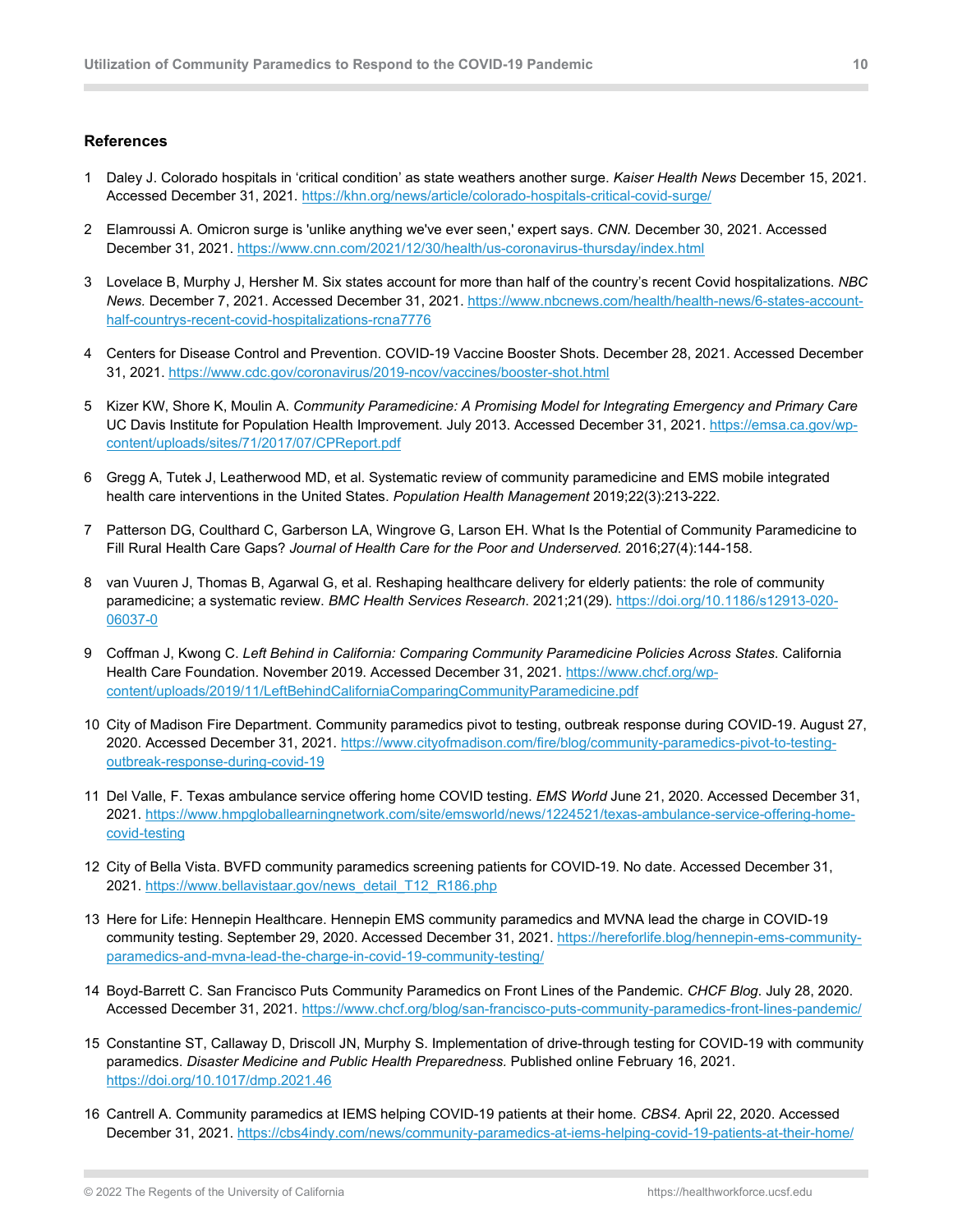- 17 Burnett A, Murphree J, Ebben K, et al. Regions Hospital (MN) community paramedic response to COVID-19. *Journal of Emergence Medical Services* Not dated. Accessed December 31, 2021. [https://www.jems.com/administration-and](https://www.jems.com/administration-and-leadership/community-paramedicine-and-mobile-health/regions-hospital-mn-community-paramedic-response-to-covid-19/?topic=82149)[leadership/community-paramedicine-and-mobile-health/regions-hospital-mn-community-paramedic-response-to-covid-](https://www.jems.com/administration-and-leadership/community-paramedicine-and-mobile-health/regions-hospital-mn-community-paramedic-response-to-covid-19/?topic=82149)[19/?topic=82149](https://www.jems.com/administration-and-leadership/community-paramedicine-and-mobile-health/regions-hospital-mn-community-paramedic-response-to-covid-19/?topic=82149)
- 18 Aguayo A. St. Peter's Health starts Community Paramedicine program. *KTVH NBC.* February 5, 2021. Accessed December 31, 2021[. https://www.ktvh.com/news/st-peters-health-starts-community-paramedicine-program](https://www.ktvh.com/news/st-peters-health-starts-community-paramedicine-program)
- 19 Community Paramedicine Program expands to offer new tactic to battle COVID-19. *Merrill Foto News.* February 10, 2021. Accessed December 31, 2021. [https://merrillfotonews.com/2021/02/10/community-paramedicine-program-expands-to](https://merrillfotonews.com/2021/02/10/community-paramedicine-program-expands-to-offer-new-tactic-to-battle-covid-19/)[offer-new-tactic-to-battle-covid-19/](https://merrillfotonews.com/2021/02/10/community-paramedicine-program-expands-to-offer-new-tactic-to-battle-covid-19/)
- 20 Caring for COVID-19 patients with mobile integrated health. *EMS World* May 6, 2020. Accessed December 31, 2021. [https://www.hmpgloballearningnetwork.com/site/emsworld/article/1224320/caring-covid-19-patients-mobile-integrated](https://www.hmpgloballearningnetwork.com/site/emsworld/article/1224320/caring-covid-19-patients-mobile-integrated-health-community-paramedicine-coronavirus-emergency-medical-services)[health-community-paramedicine-coronavirus-emergency-medical-services](https://www.hmpgloballearningnetwork.com/site/emsworld/article/1224320/caring-covid-19-patients-mobile-integrated-health-community-paramedicine-coronavirus-emergency-medical-services)
- 21 M Health Fairview. With at-home visits, community paramedics reduce COVID-19 risks for the most vulnerable. October 14, 2020. Accessed December 31, 2021. [https://www.mhealth.org/blog/2020/oct-2020/community-paramedics-reduce](https://www.mhealth.org/blog/2020/oct-2020/community-paramedics-reduce-covid-19-risk-through-at-home-care)[covid-19-risk-through-at-home-care](https://www.mhealth.org/blog/2020/oct-2020/community-paramedics-reduce-covid-19-risk-through-at-home-care)
- 22 Cabarrus County EMS vaccinates homebound residents. *EMS World* March 11, 2021. Accessed December 31, 2021. [https://www.hmpgloballearningnetwork.com/site/emsworld/press-release/1225650/cabarrus-county-ems-vaccinates](https://www.hmpgloballearningnetwork.com/site/emsworld/press-release/1225650/cabarrus-county-ems-vaccinates-homebound-residents)[homebound-residents](https://www.hmpgloballearningnetwork.com/site/emsworld/press-release/1225650/cabarrus-county-ems-vaccinates-homebound-residents)
- 23 Miller C. Community paramedics to provide in-home vaccines. *The Stanly News and Press.* January 29, 2021. Accessed December 31, 2021. <https://www.thesnaponline.com/2021/01/29/community-paramedics-to-provide-in-home-vaccines/>
- 24 Angers A. Paramedics make house calls to vaccinate homebound residents. *Bay Area News 9* March 25, 2021. Accessed December 31, 2021[. https://www.baynews9.com/fl/tampa/coronavirus/2021/03/25/paramedics-make-house-calls-to](https://www.baynews9.com/fl/tampa/coronavirus/2021/03/25/paramedics-make-house-calls-to-vaccinate-homebound-residents)[vaccinate-homebound-residents](https://www.baynews9.com/fl/tampa/coronavirus/2021/03/25/paramedics-make-house-calls-to-vaccinate-homebound-residents)
- 25 LeFever B. Tampa paramedics deliver doses of relief to homebound residents. *Tampa Bay Times.* March 29, 2021. Accessed December 31, 2021. [https://www.tampabay.com/news/health/2021/03/29/tampa-paramedics-deliver-doses-of](https://www.tampabay.com/news/health/2021/03/29/tampa-paramedics-deliver-doses-of-relief-to-homebound-residents/)[relief-to-homebound-residents/](https://www.tampabay.com/news/health/2021/03/29/tampa-paramedics-deliver-doses-of-relief-to-homebound-residents/)
- 26 Murphy J. Flagler County paramedic team vaccinates homebound and lifts spirits. *Palm Coast Observer.* March 5, 2021. Accessed December 31, 2021. [https://www.palmcoastobserver.com/article/flagler-county-paramedic-team-vaccinates](https://www.palmcoastobserver.com/article/flagler-county-paramedic-team-vaccinates-homebound-and-lifts-spirits)[homebound-and-lifts-spirits](https://www.palmcoastobserver.com/article/flagler-county-paramedic-team-vaccinates-homebound-and-lifts-spirits)
- 27 Spinelli C. Crawfordsville Fire Dept. reaches more homebound Hoosiers with at-home vaccination program. *Fox 59*. March 17, 2021. Accessed December 31, 2021. [https://fox59.com/news/crawfordsville-fire-dept-reaches-more-homebound](https://fox59.com/news/crawfordsville-fire-dept-reaches-more-homebound-hoosiers-with-at-home-vaccination-program/)[hoosiers-with-at-home-vaccination-program/](https://fox59.com/news/crawfordsville-fire-dept-reaches-more-homebound-hoosiers-with-at-home-vaccination-program/)
- 28 Pittsford Volunteer Ambulance. Community paramedicine: Homebound COVID-19 vaccinations. June 24, 2021. Accessed December 31, 2021. <https://www.pittsfordvolunteerambulance.org/news/ArticleID/643/pageindex3779/25>
- 29 Balduf J. Dayton offers home COVID vaccinations for residents. *Dayton Daily News.* October 7, 2021. Accessed December 31, 2021[. https://www.daytondailynews.com/local/dayton-fire-department-offers-mobile-covid-vaccinations-for](https://www.daytondailynews.com/local/dayton-fire-department-offers-mobile-covid-vaccinations-for-residents/53B3RYZJ5ZGERNO77KECQNOESE/)[residents/53B3RYZJ5ZGERNO77KECQNOESE/](https://www.daytondailynews.com/local/dayton-fire-department-offers-mobile-covid-vaccinations-for-residents/53B3RYZJ5ZGERNO77KECQNOESE/)
- 30 Har J. It takes a village to vaccinate homebound people. *Journal of Emergence Medical Services.* May 13, 2021. Accessed December 31, 2021[. https://www.jems.com/administration-and-leadership/community-paramedicine-and-mobile-health/it](https://www.jems.com/administration-and-leadership/community-paramedicine-and-mobile-health/it-take-a-village-to-vaccine-homebound-people/)[take-a-village-to-vaccine-homebound-people/](https://www.jems.com/administration-and-leadership/community-paramedicine-and-mobile-health/it-take-a-village-to-vaccine-homebound-people/)
- 31 National Association of Emergency Medical Technicians. *How COVID-19 Has Impacted Our Nation's EMS Agencies*. June 2021. Accessed December 31, 2021. [https://www.naemt.org/docs/default-source/covid-19/covid-impact-survey-06-03-](https://www.naemt.org/docs/default-source/covid-19/covid-impact-survey-06-03-2021.pdf?sfvrsn=c62fea93_4) [2021.pdf?sfvrsn=c62fea93\\_4](https://www.naemt.org/docs/default-source/covid-19/covid-impact-survey-06-03-2021.pdf?sfvrsn=c62fea93_4)